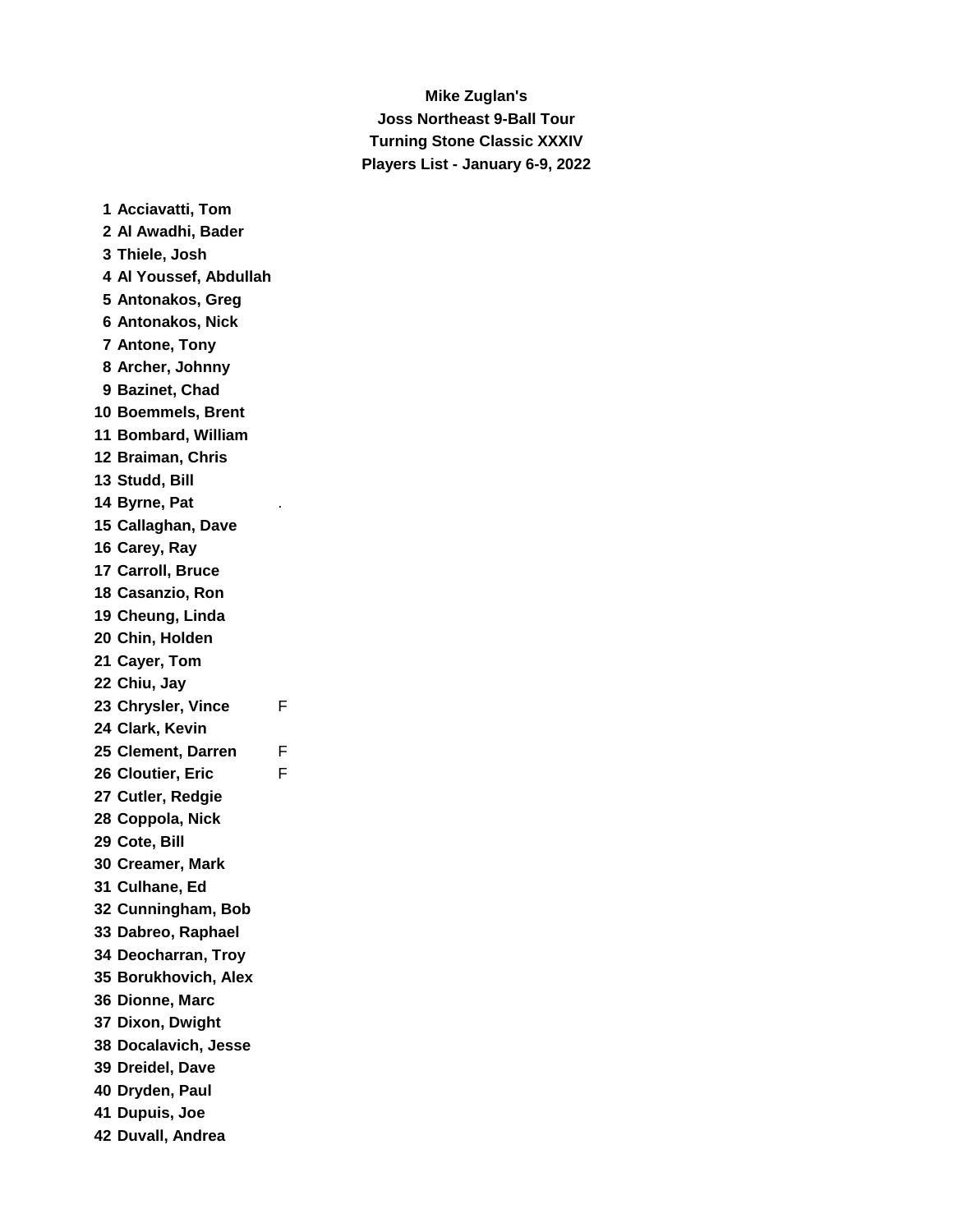**Ortiz, Tito Feliciano, Dennis Fernandez, Dave Fleming, Pat Francisco, John Garibello, Yesid Garrett, Jamie Gelinas, Alain Gianfrate, Len Gokey, Fred Gordon, Alan Gordon, Bruce Gorst, Fedor Greenwood, Aaron Guthrie, Brad Harricharan, Matt Herbert, Drew Hernandez, Frank Herring, Earl Tierney, Brian Hohmann, Thorsten Hunt, Gene Immonen, Mika Jackson, Shawn Jecen, Jed Jelatis, Demetrius Kam, Marco Kantarevic, Suad Kearney, James Krah, Matt Labonte, Randy Lancey, Sara Lee, Ray Li, Jia Lombardo, Hunter McAndrews, Gregg McNamara, Ray Miller, Richard Moody Jr. John Moody, John Morgan, Sean** F **Morra, John Oney, Willie Pao, Caroline Pettit, Mike Phlegar, Larry Polo, Don**